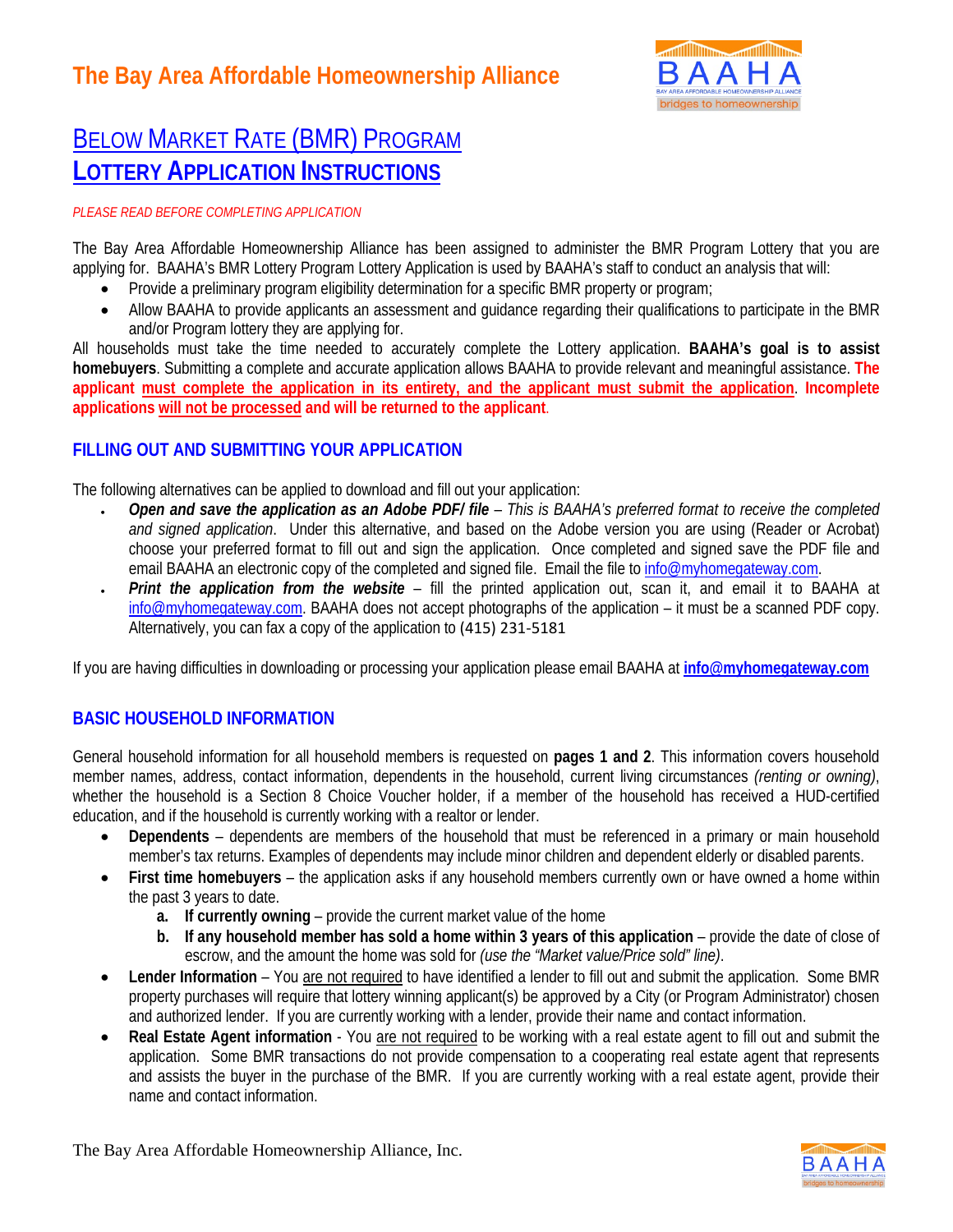### **HOUSEHOLD FINANCIAL INFORMATION**

All non-dependent household members that will be living in the BMR home are required to fill out the financial information referenced below.

### **Household Income Information**

**Pages 3, 4, and 5** (if applicable) ask for current gross (before withholdings) income information which must be provided for each primary non-dependent household member. When applicable, each household member must list multiple sources of income separately – do not combine all sources of income on one line. Other sources of income may include (and not be limited to) alimony, child support, Social Security and/or disability, investment earnings, and self-employment. Provide projected annual net earnings from self-employment. Make certain to provide the position and/or title at place of employment, how many years employed, and the city in which the employer is located. Supply your **gross projected annual** earnings from each income source. **If none, write \$0 in the TOTAL box.**

### **Household Asset Account(s) Information**

**Pages 3, 4, and 5** (if applicable) ask for household **liquid and investment asset** information. Provide the name of the bank/institution in which funds are located, the type of account it is *(example: checking, savings, investments, etc.)*, and the total current cash value in the account. **If none, write \$0 in the TOTAL box.**

### **Household Retirement Account(s) Information**

**Pages 3, 4, and 5** (if applicable) ask for household **retirement** information. Provide the name of the bank/institution in which funds are located, the type of account it is *(example: 401K, IRA, etc.)*, and the current value in the account. **If none, write \$0 in the TOTAL box.**

### **Household Credit and Debt Information**

**Pages 3, 4, and 5** (if applicable) ask for household **credit quantity and quality** information.

- Provide your most recent **credit/FICO score** for each non-dependent household member that will be on title.
- Provide the following information on each line: **name(s) of creditors/lenders** that currently you have an active line of credit with *(example: student loan, car loan, department store credit card, home loan, etc.)*, the **total outstanding balance** of this on credit line, and the **minimum monthly payments** that are made on this line of credit. **If none, write \$0 in the TOTAL box.**

### **REQUIREMENT FOR ACCURATE INFORMATION ON YOUR APPLICATION**

Information provided in the application must be accurate. This information will be applied towards determining the household's preliminary program eligibility and preference rating to participate in the lottery. A thorough and complete underwriting process will be conducted by the 1st mortgage lender and the City for all high priority lottery winners. At that time, all information provided in the application will be verified. The underwriting process will require that supporting and verifying financial documents be provided for each household member on title. Inaccurate or misrepresented information on the lottery application will either eliminate a household from the lottery or change the preference / priority rating for the lottery winning household. In addition, all individuals signing the lottery application will be declaring under the penalty of perjury under the laws of the United States of America that the information provided is true and correct

**www.myhomegateway.org info@myhomegateway.com**

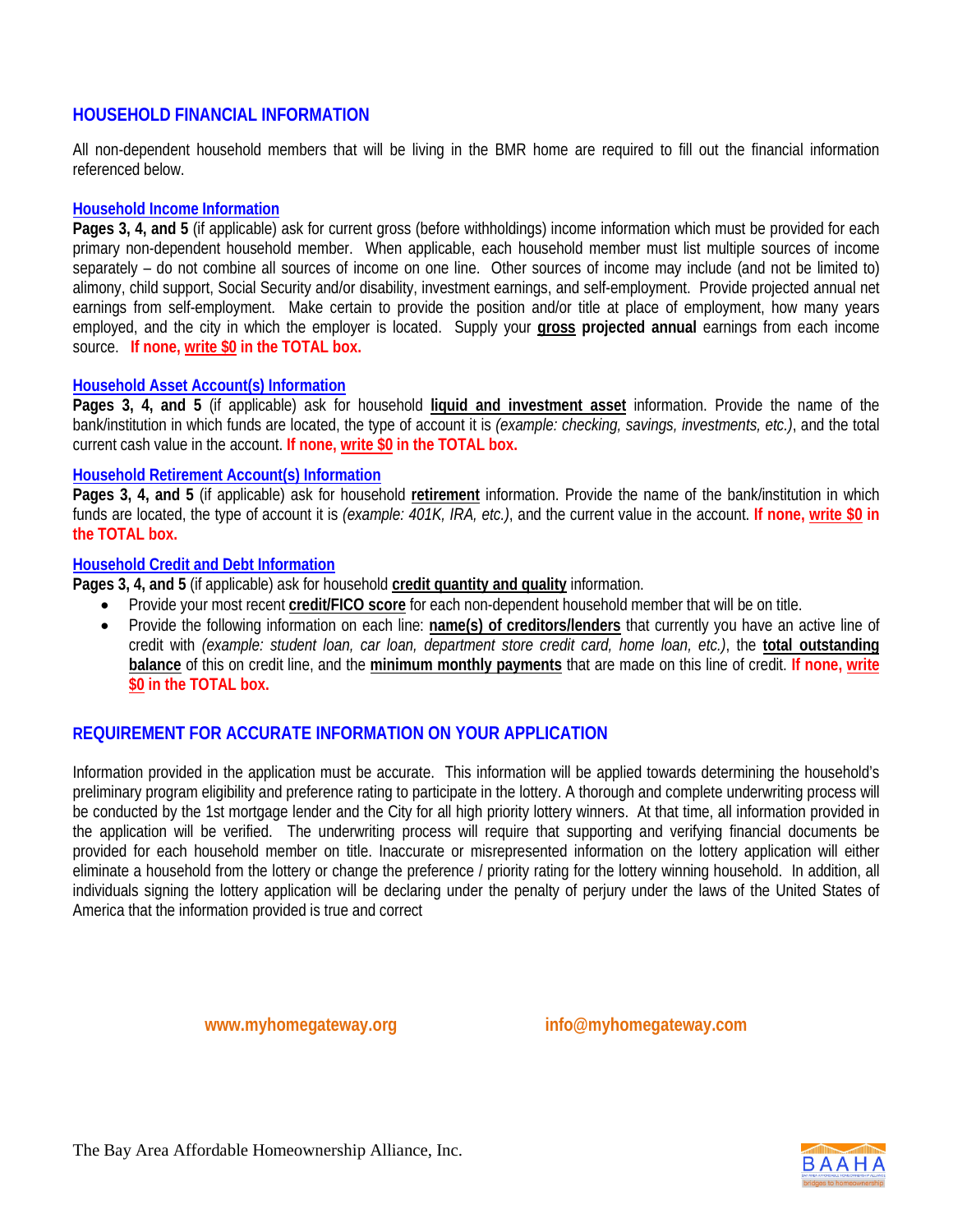# **BMR Program Lottery Application**

|                                      | Read attached instructions prior to completing this application. All applicable items must be answered. Any omissions may result in the delay of<br>the processing of your application. A PDF version of this application is available online at www.myhomegateway.org |  |  |
|--------------------------------------|------------------------------------------------------------------------------------------------------------------------------------------------------------------------------------------------------------------------------------------------------------------------|--|--|
|                                      | BMR program selection: <i>This section must be completed in order to process this application</i>                                                                                                                                                                      |  |  |
|                                      |                                                                                                                                                                                                                                                                        |  |  |
|                                      | <b>Household member #1:</b> (This should be the primary household member)                                                                                                                                                                                              |  |  |
|                                      |                                                                                                                                                                                                                                                                        |  |  |
|                                      |                                                                                                                                                                                                                                                                        |  |  |
|                                      |                                                                                                                                                                                                                                                                        |  |  |
| Household member #2: (if applicable) |                                                                                                                                                                                                                                                                        |  |  |
|                                      |                                                                                                                                                                                                                                                                        |  |  |
|                                      | First name: _____________________________ Middle initial(s): ______ Last name: _______________________________                                                                                                                                                         |  |  |
|                                      |                                                                                                                                                                                                                                                                        |  |  |
|                                      |                                                                                                                                                                                                                                                                        |  |  |
| Household member #3: (if applicable) |                                                                                                                                                                                                                                                                        |  |  |
|                                      | Check if dependent: $\Box$ Check if same address: $\Box$ What is relation to primary?: _________________                                                                                                                                                               |  |  |
|                                      | First name: _____________________________ Middle initial(s): ______ Last name: _______________________________                                                                                                                                                         |  |  |
|                                      |                                                                                                                                                                                                                                                                        |  |  |
|                                      |                                                                                                                                                                                                                                                                        |  |  |
| Household member #4: (if applicable) |                                                                                                                                                                                                                                                                        |  |  |
|                                      | Check if dependent: $\Box$ Check if same address: $\Box$ What is relation to primary?: $\Box$                                                                                                                                                                          |  |  |
|                                      |                                                                                                                                                                                                                                                                        |  |  |
|                                      |                                                                                                                                                                                                                                                                        |  |  |
|                                      |                                                                                                                                                                                                                                                                        |  |  |
| Household member #5: (if applicable) |                                                                                                                                                                                                                                                                        |  |  |
|                                      | Check if dependent: $\Box$ Check if same address: $\Box$ What is relation to primary?:                                                                                                                                                                                 |  |  |
|                                      |                                                                                                                                                                                                                                                                        |  |  |
|                                      |                                                                                                                                                                                                                                                                        |  |  |
|                                      |                                                                                                                                                                                                                                                                        |  |  |
| Total household size (HHS):          | $\mathbf{r}$ . The state of the state of the state of the state of the state of the state of the state of the state of the state of the state of the state of the state of the state of the state of the state of the state of th                                      |  |  |

How many people are in the household, including dependents?:



**Page 1**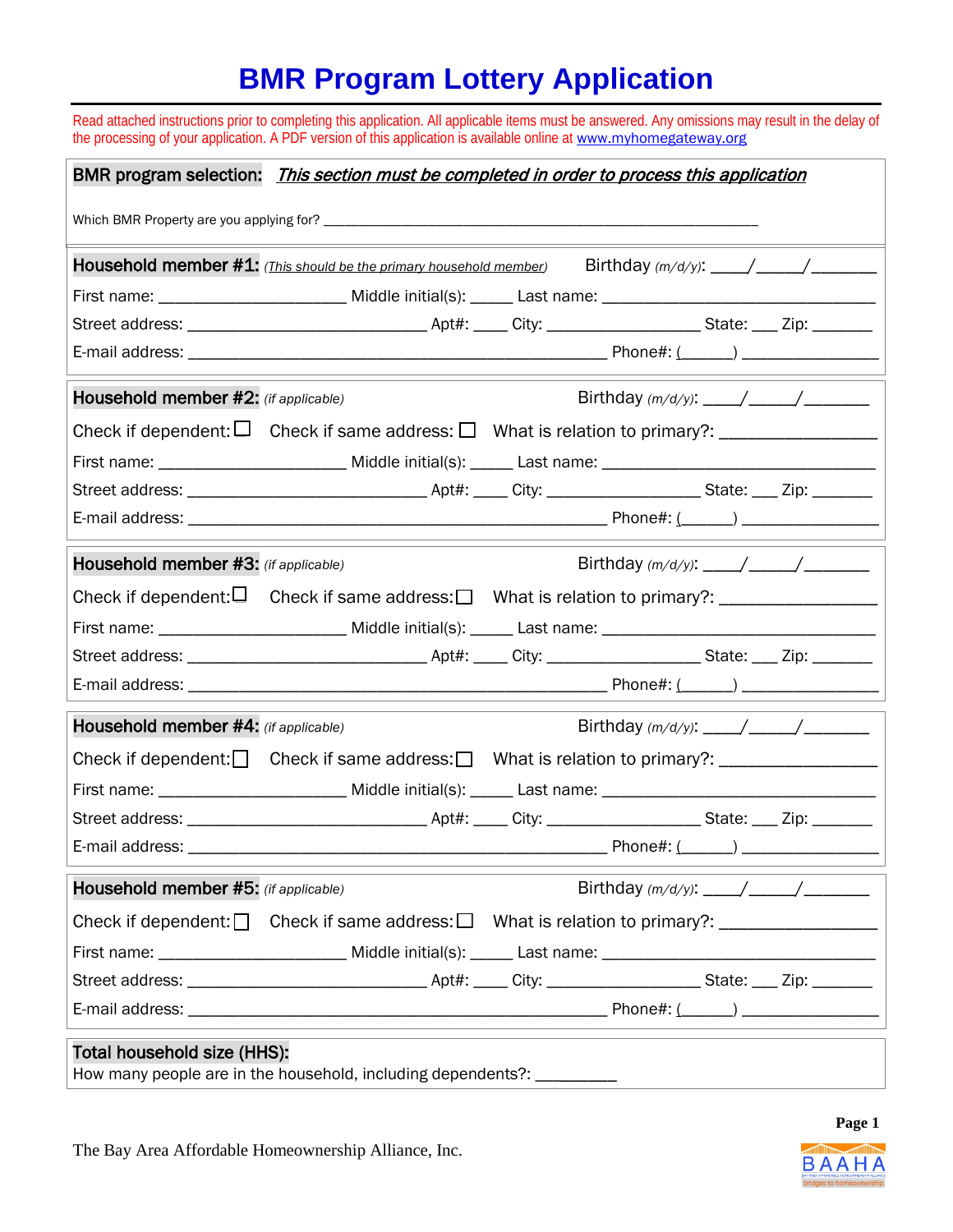| First-time homebuyer status:<br>Have any household members owned a home within the last 3 years to date? (check one): Yes                                                                                                                                                            |                                                                                                                                                                                                                                     |            | <b>No</b> |
|--------------------------------------------------------------------------------------------------------------------------------------------------------------------------------------------------------------------------------------------------------------------------------------|-------------------------------------------------------------------------------------------------------------------------------------------------------------------------------------------------------------------------------------|------------|-----------|
| If any member has owned a home <i>within</i> the past 3 years, and no longer does, supply the date of closing and<br>the amount the home was sold for. If any member <i>currently</i> owns a home, please provide the date it was<br>purchased and current market value of the home. |                                                                                                                                                                                                                                     |            |           |
|                                                                                                                                                                                                                                                                                      | Market value/Price sold: \$                                                                                                                                                                                                         |            |           |
| Lender information:                                                                                                                                                                                                                                                                  |                                                                                                                                                                                                                                     |            |           |
| Are you currently working with a lender? (check one):                                                                                                                                                                                                                                |                                                                                                                                                                                                                                     | Yes        | No        |
|                                                                                                                                                                                                                                                                                      | Company:                                                                                                                                                                                                                            |            |           |
|                                                                                                                                                                                                                                                                                      |                                                                                                                                                                                                                                     |            |           |
| <b>Realtor information:</b>                                                                                                                                                                                                                                                          |                                                                                                                                                                                                                                     |            |           |
| Are you currently working with a realtor? (check one):                                                                                                                                                                                                                               |                                                                                                                                                                                                                                     | <b>Yes</b> | <b>No</b> |
|                                                                                                                                                                                                                                                                                      | Company: _________                                                                                                                                                                                                                  |            |           |
|                                                                                                                                                                                                                                                                                      | <b>Phone:</b> The contract of the contract of the contract of the contract of the contract of the contract of the contract of the contract of the contract of the contract of the contract of the contract of the contract of the c |            |           |
| Housing Choice Voucher Holder (Section 8):                                                                                                                                                                                                                                           |                                                                                                                                                                                                                                     |            |           |
| Are you a Housing Choice Voucher Holder (Section 8)? (check one):                                                                                                                                                                                                                    |                                                                                                                                                                                                                                     | Yes        | Nο        |
| Homebuyer education certificate:<br>Are all non-dependent household members currently certified from a HUD-approved homebuyer agency? (check<br>one): If you have a certificate please make certain to provide copies of certification with this application                         |                                                                                                                                                                                                                                     | Yes        | <b>No</b> |
| If you would like to provide more information about your household, use this space provided:                                                                                                                                                                                         |                                                                                                                                                                                                                                     |            |           |
|                                                                                                                                                                                                                                                                                      |                                                                                                                                                                                                                                     |            |           |
|                                                                                                                                                                                                                                                                                      |                                                                                                                                                                                                                                     |            |           |
|                                                                                                                                                                                                                                                                                      |                                                                                                                                                                                                                                     |            |           |
|                                                                                                                                                                                                                                                                                      |                                                                                                                                                                                                                                     |            |           |
|                                                                                                                                                                                                                                                                                      |                                                                                                                                                                                                                                     |            |           |
|                                                                                                                                                                                                                                                                                      |                                                                                                                                                                                                                                     |            |           |
|                                                                                                                                                                                                                                                                                      |                                                                                                                                                                                                                                     |            |           |

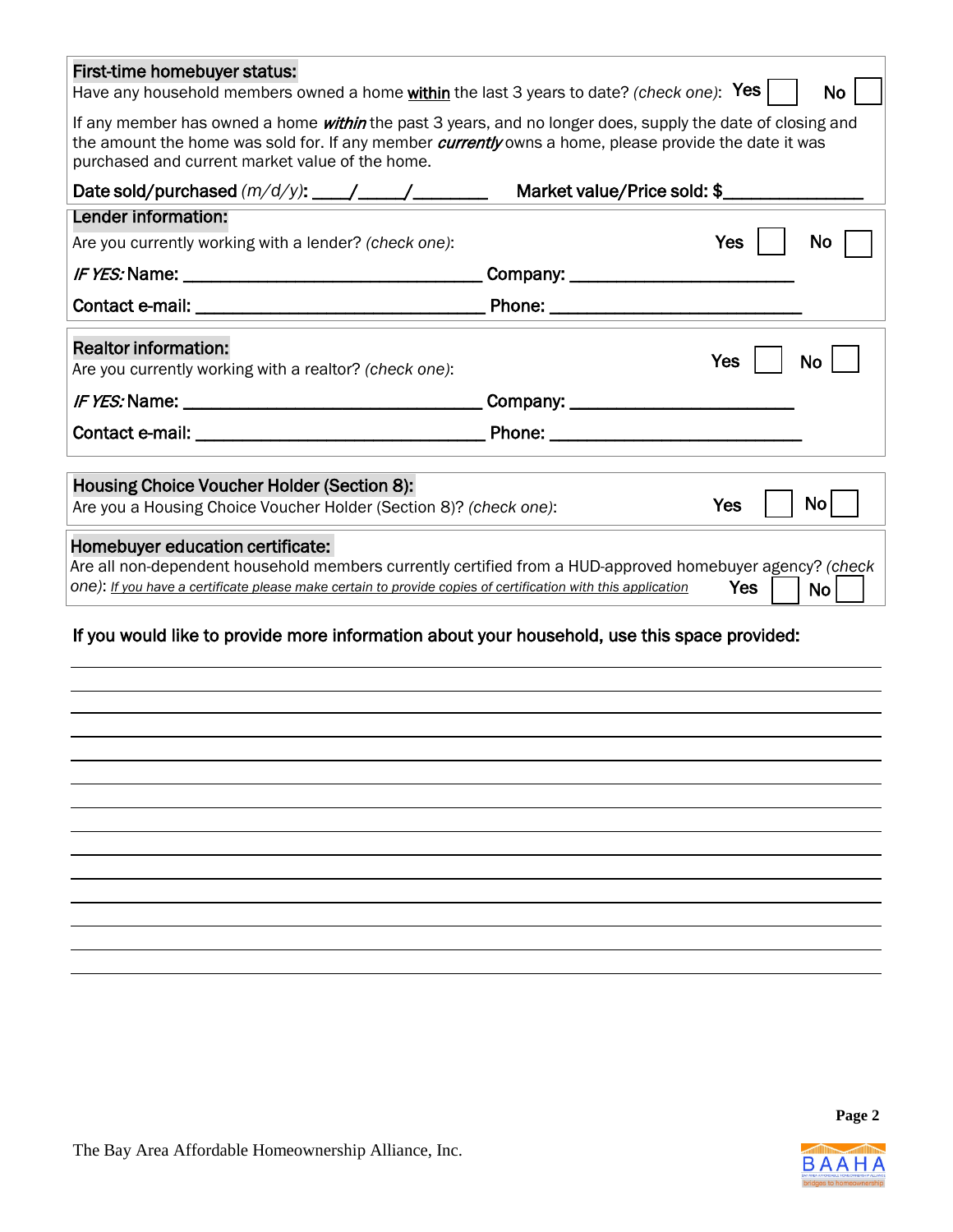# Household Member 1 INCOME

| NAME OF CURRENT PLACE OF<br><b>EMPLOYMENT/INCOME SOURCE:</b> | TITLE / POSITION: | <b>YEARS AT</b><br><b>EMPLOYER:</b> | CITY EMPLOYER LOCATED IN:         | GROSS YEARLY INCOME: |
|--------------------------------------------------------------|-------------------|-------------------------------------|-----------------------------------|----------------------|
|                                                              |                   |                                     |                                   |                      |
|                                                              |                   |                                     |                                   | м.                   |
|                                                              |                   |                                     |                                   |                      |
|                                                              |                   |                                     |                                   | мL                   |
|                                                              |                   |                                     | <b>TOTAL OF ALL AMOUNTS HERE:</b> | - \$                 |

### Household Member 1 ASSETS *Include investment accounts. Enter retirement accounts in next section.*

| NAME OF BANK/INSTITUTION: | TYPE OF ASSET ACCOUNT (e.g. checking, savings): | CURRENT CASH VALUE: |
|---------------------------|-------------------------------------------------|---------------------|
|                           |                                                 |                     |
|                           |                                                 |                     |
|                           |                                                 |                     |
|                           |                                                 |                     |
|                           | <b>TOTAL OF ALL AMOUNTS HERE:   \$</b>          |                     |

# Household Member 1 RETIREMENT Do you intend to access a retirement account for this purchase? If yes,

please note which account below in the notes section provided.

| <b>NAME OF BANK/INSTITUTION:</b> | <b>TYPE OF ACCOUNT</b> (e.g. 401K, IRA): | <b>CURRENT VALUE:</b> |
|----------------------------------|------------------------------------------|-----------------------|
|                                  |                                          | sЕ                    |
|                                  |                                          |                       |
|                                  |                                          | мD                    |
|                                  |                                          |                       |
|                                  | <b>TOTAL OF ALL AMOUNTS HERE:   \$</b>   |                       |

## Household Member 1 CREDIT & DEBTS

FICO/CREDIT SCORE: \_\_\_\_\_ AS OF: \_\_\_ /\_\_\_ /20\_\_\_\_

| NAME OF CREDITOR/LENDOR:               | TOTAL OUTSTANDING BALANCE: | <b>MINIMUM MONTHY PAYMENTS MADE:</b> |
|----------------------------------------|----------------------------|--------------------------------------|
|                                        |                            |                                      |
|                                        |                            |                                      |
|                                        |                            |                                      |
|                                        |                            |                                      |
|                                        |                            |                                      |
| <b>TOTAL OF ALL AMOUNTS HERE:   \$</b> |                            |                                      |

| ADDITIONAL FINANCIAL INFORMATION: |  |
|-----------------------------------|--|
|                                   |  |
|                                   |  |
|                                   |  |

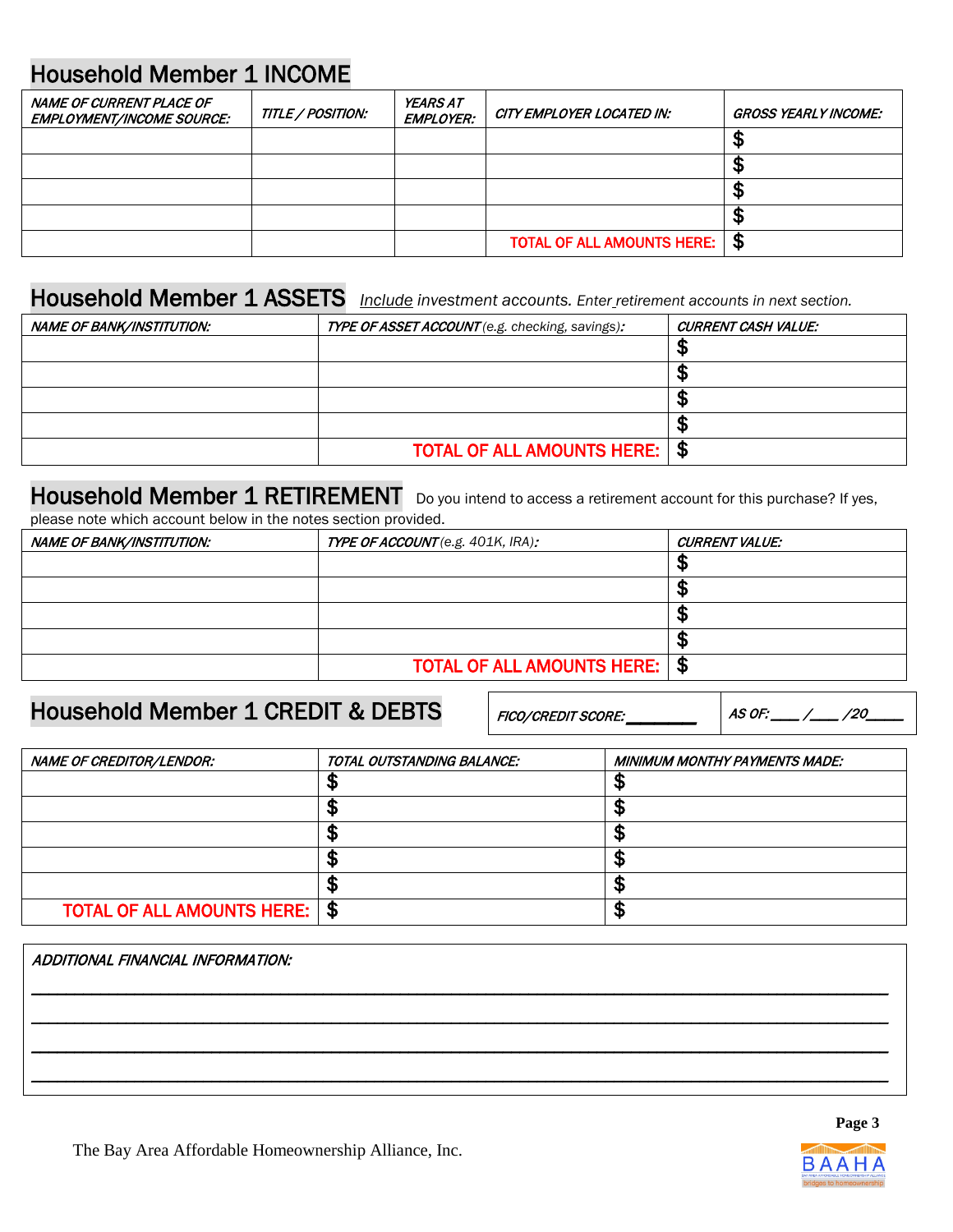# Household Member 2 INCOME

| NAME OF CURRENT PLACE OF<br><b>EMPLOYMENT/INCOME SOURCE:</b> | TITLE / POSITION: | <b>YEARS AT</b><br><b>EMPLOYER:</b> | CITY EMPLOYER LOCATED IN:         | GROSS YEARLY INCOME: |
|--------------------------------------------------------------|-------------------|-------------------------------------|-----------------------------------|----------------------|
|                                                              |                   |                                     |                                   |                      |
|                                                              |                   |                                     |                                   | мD                   |
|                                                              |                   |                                     |                                   | Æ                    |
|                                                              |                   |                                     |                                   | мF                   |
|                                                              |                   |                                     | <b>TOTAL OF ALL AMOUNTS HERE:</b> | £                    |

## Household Member 2 ASSETS *Include investment accounts. Exclude retirement accounts.*

| NAME OF BANK/INSTITUTION: | TYPE OF ASSET ACCOUNT (e.g. checking, savings): | CURRENT CASH VALUE: |
|---------------------------|-------------------------------------------------|---------------------|
|                           |                                                 |                     |
|                           |                                                 |                     |
|                           |                                                 |                     |
|                           |                                                 |                     |
|                           | <b>TOTAL OF ALL AMOUNTS HERE:   \$</b>          |                     |

### Household Member 2 RETIREMENT a. Do you intend to access a retirement account for this purchase? If yes, please note which account below in the notes section provided.

| NAME OF BANK/INSTITUTION: | TYPE OF ACCOUNT (e.g. 401K, IRA):      | <b>CURRENT VALUE:</b> |
|---------------------------|----------------------------------------|-----------------------|
|                           |                                        |                       |
|                           |                                        |                       |
|                           |                                        |                       |
|                           |                                        |                       |
|                           | <b>TOTAL OF ALL AMOUNTS HERE:   \$</b> |                       |

## Household Member 2 CREDIT & DEBTS

FICO/CREDIT SCORE: \_\_\_\_\_ AS OF: \_\_\_ /\_\_\_ /20\_\_\_\_

| NAME OF CREDITOR/LENDOR:               | TOTAL OUTSTANDING BALANCE: | <b>MINIMUM MONTHY PAYMENTS MADE:</b> |
|----------------------------------------|----------------------------|--------------------------------------|
|                                        |                            |                                      |
|                                        |                            |                                      |
|                                        |                            |                                      |
|                                        |                            |                                      |
|                                        |                            |                                      |
| <b>TOTAL OF ALL AMOUNTS HERE:   \$</b> |                            |                                      |

| ADDITIONAL FINANCIAL INFORMATION: |  |
|-----------------------------------|--|
|                                   |  |
|                                   |  |
|                                   |  |



**Page 4**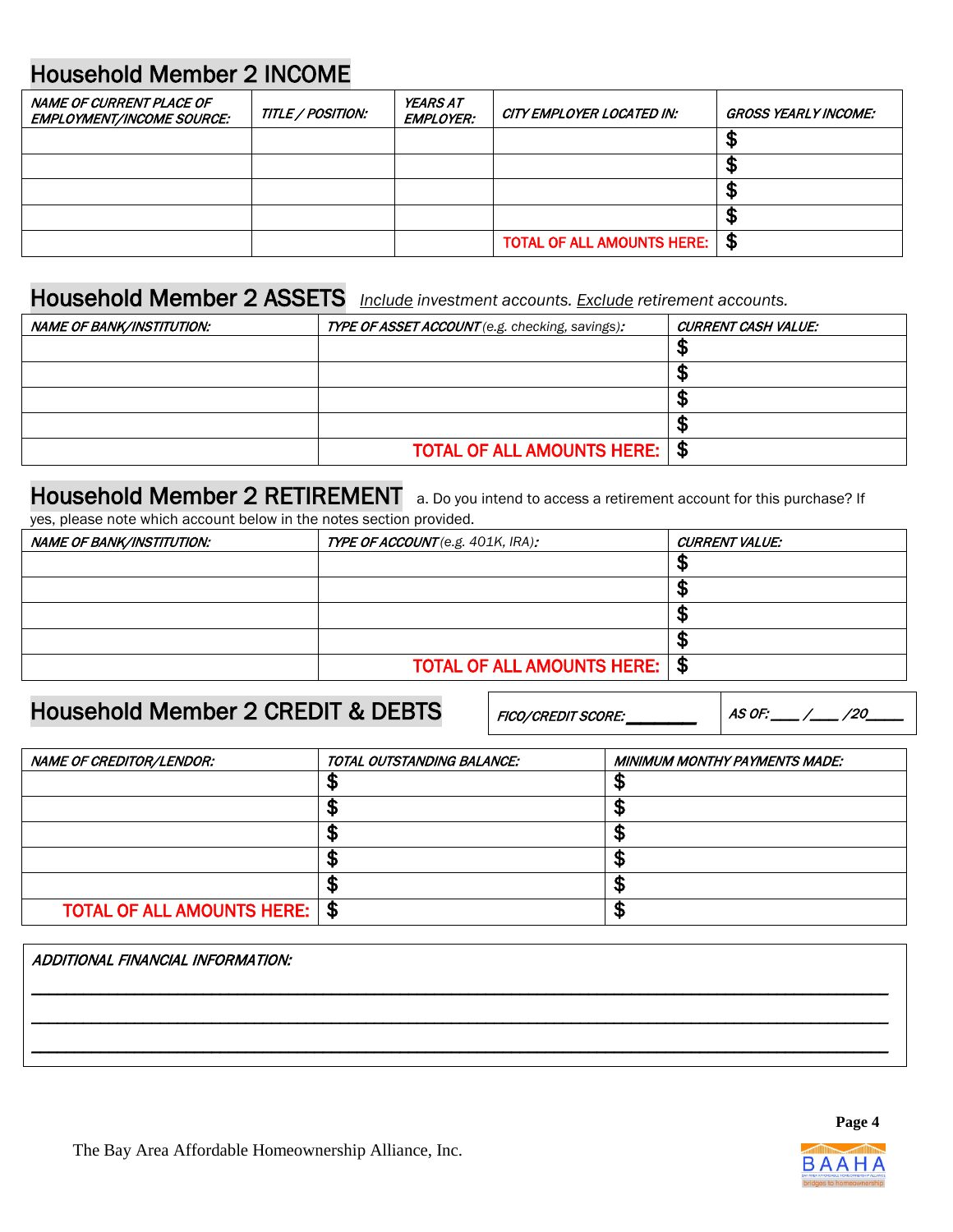# Household Member 3 INCOME

| NAME OF CURRENT PLACE OF<br><b>EMPLOYMENT/INCOME SOURCE:</b> | TITLE / POSITION: | <b>YEARS AT</b><br><i><b>EMPLOYER:</b></i> | CITY EMPLOYER LOCATED IN:         | GROSS YEARLY INCOME: |
|--------------------------------------------------------------|-------------------|--------------------------------------------|-----------------------------------|----------------------|
|                                                              |                   |                                            |                                   | л                    |
|                                                              |                   |                                            |                                   | Æ                    |
|                                                              |                   |                                            |                                   | Æ                    |
|                                                              |                   |                                            |                                   | мF                   |
|                                                              |                   |                                            | <b>TOTAL OF ALL AMOUNTS HERE:</b> | £                    |

## Household Member 3 ASSETS *Include investment accounts. Exclude retirement accounts.*

| NAME OF BANK/INSTITUTION: | TYPE OF ASSET ACCOUNT (e.g. checking, savings): | CURRENT CASH VALUE: |
|---------------------------|-------------------------------------------------|---------------------|
|                           |                                                 |                     |
|                           |                                                 |                     |
|                           |                                                 |                     |
|                           |                                                 |                     |
|                           | <b>TOTAL OF ALL AMOUNTS HERE:   \$</b>          |                     |

### Household Member 3 RETIREMENT a. Do you intend to access a retirement account for this purchase? If yes, please note which account below in the notes section provided.

| rca, picaac hote milion account below in the hotes acction provided. |                                          |                       |  |
|----------------------------------------------------------------------|------------------------------------------|-----------------------|--|
| <b>NAME OF BANK/INSTITUTION:</b>                                     | <b>TYPE OF ACCOUNT</b> (e.g. 401K, IRA): | <b>CURRENT VALUE:</b> |  |
|                                                                      |                                          |                       |  |
|                                                                      |                                          |                       |  |

| TOTAL OF ALL AMOUNTS HERE:   \$ |
|---------------------------------|

## Household Member 3 CREDIT & DEBTS

FICO/CREDIT SCORE: \_\_\_\_\_ AS OF: \_\_\_ /\_\_\_ /20\_\_\_\_

| NAME OF CREDITOR/LENDOR:               | TOTAL OUTSTANDING BALANCE: | <b>MINIMUM MONTHY PAYMENTS MADE:</b> |
|----------------------------------------|----------------------------|--------------------------------------|
|                                        |                            |                                      |
|                                        |                            |                                      |
|                                        |                            |                                      |
|                                        |                            |                                      |
|                                        |                            |                                      |
| <b>TOTAL OF ALL AMOUNTS HERE:   \$</b> |                            |                                      |

| ADDITIONAL FINANCIAL INFORMATION: |  |
|-----------------------------------|--|
|                                   |  |
|                                   |  |